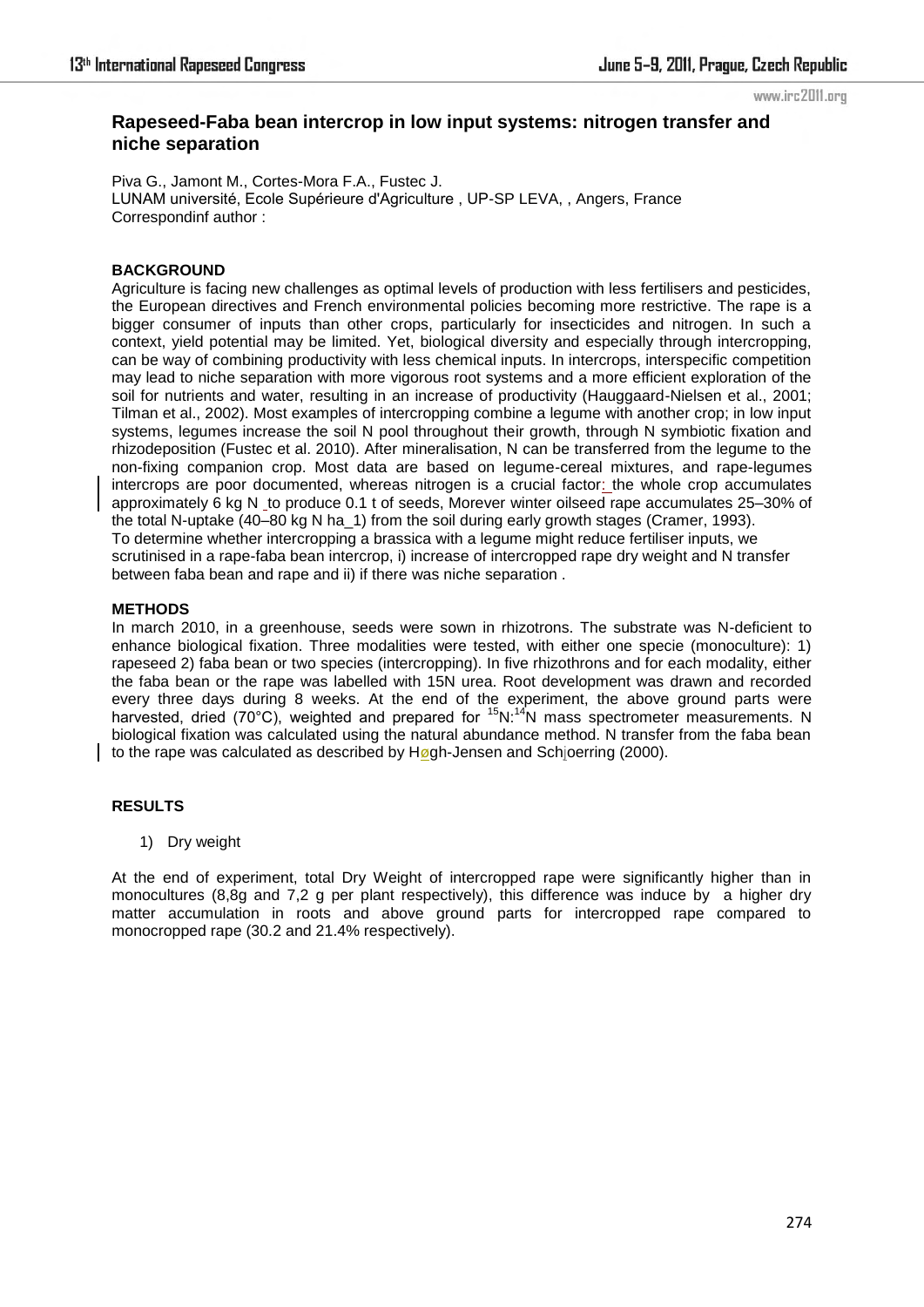

Fig 1: Shoot and root DW per plant in monocropped and intercropped rape (with faba bean). Error bars represent standard error.

# 2) N concentration (%) and N accumulated (mg per plant)

The shoot N content was different between monocropped and intercropped rape (fig. 2a) but not for roots. Indeed, the above ground N content for intercrops was significantly higher than for monospecific rhizotrons (diff=  $6\%$ ) whereas root N content tend towards decreased (diff =  $9\%$  but pvalue=0.12).



monocropped and intercropped rape. Error bars represent standard error.

Fig 2b : Shoot and root N accumulated per plant in monocropped and intercropped rape. Error bars represent standard error.

When considering the total plant-N (fig. 2b), this difference for root N content was balanced by the DW: Ntot tended to be higher for intercropped than in monospecific rhizotrons, but not significantly different, whereas there was a marked difference for N accumulation in the case of above ground part  $(diff = 26\%).$ 

Two hypothesis can explain differences on nitrogen and dry matter accumulation: first, The N transfert between faba bean and rape; secondary a complementary use of N source.

3) Nitrogen transfer from Faba bean to Rape

Table N°1: Nitrogen transfer rate (%) and N transferred (mg.plant<sup>-1)</sup> from fababean to rapeseed

|                                         | Faba bean -> Rapeseed |  |
|-----------------------------------------|-----------------------|--|
| % Ntransfer                             | $0.62 \pm 0.08$       |  |
| N transferred (mg.plant <sup>-1</sup> ) | $0.66 \pm 0.24$       |  |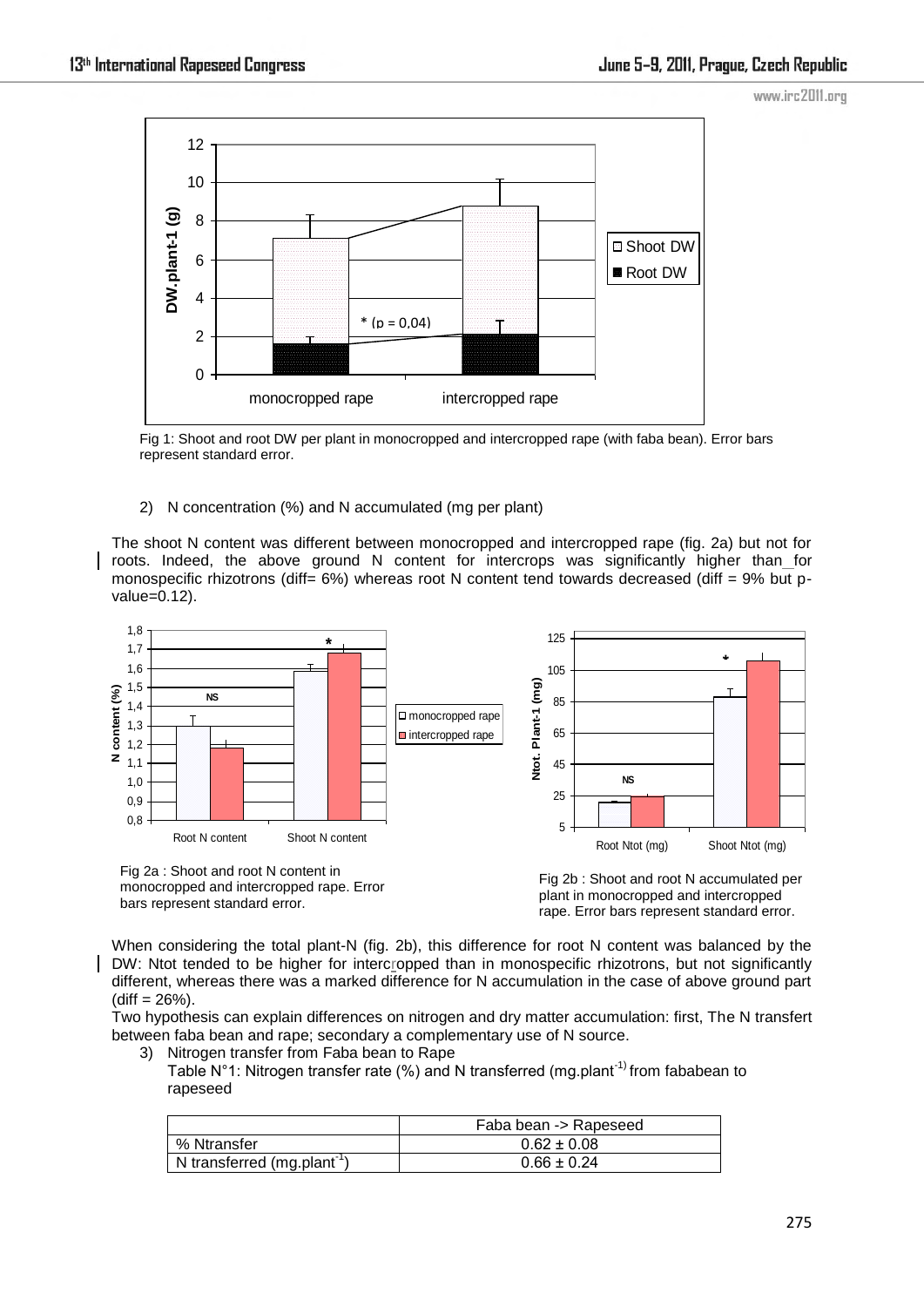N Transferred from faba bean to rapeseed are very slight compared to Ntot in intercropped rape (135 mg N) and do not explain the difference between 2 modalities.

- 4) Complementary use of N sources
- Niche separation for root systems



Fig 3: root systems drawing on 60cm depth rhizotron and Nb of branching in 2 rhizotron parts for both root systems (12 repetitions).

Niche separation between the roots of faba bean and the brassica was observed. The proportion of the root number located in the lowest part of the rhizotron was higher in rapeseed than in faba bean (p<0.05 at 970 degree-days).

Contribution of N<sub>2</sub> fixation to Faba bean Nitrogen content.

Table N°2: Contribution of N2 fixation to faba bean Nitrogen content above ground part (% and N quantity)

|                        | $%$ N <sub>2</sub> fix | N fix (mg. AG plant <sup>-1</sup> | Ntot (mg.AG plant" |
|------------------------|------------------------|-----------------------------------|--------------------|
| Monocropped faba bean  |                        | 108.5                             | 148.7              |
| Intercropped faba bean | 84.8                   | 103.2                             | $121 -$            |
| P value                | <0.05                  | NS                                | NS                 |

Contrary to results observed for rapeseed, the Ntot in faba bean above ground part is statistically similar between the 2 modalities. However, the contribution of N2 fixation to fababean Nitrogen accumulation was higher in intercropped condition than monocropped condition (84.5% vs 73%).

# **DISCUSSION**

These results show a significant benefit effect of intercropping system (rape x faba bean) on dry matter and nitrogen accumulation of rape during the first part of growth cycle (56 days after sowing), in low inorganic soil nitrogen conditions.

It's in accordance with others intercropping studies: the yield of the non fixing companion crop of legume increases significantly compared to sole crop; as demonstrated in pea-barley mixture by Corre-Hellou et al. (2007).